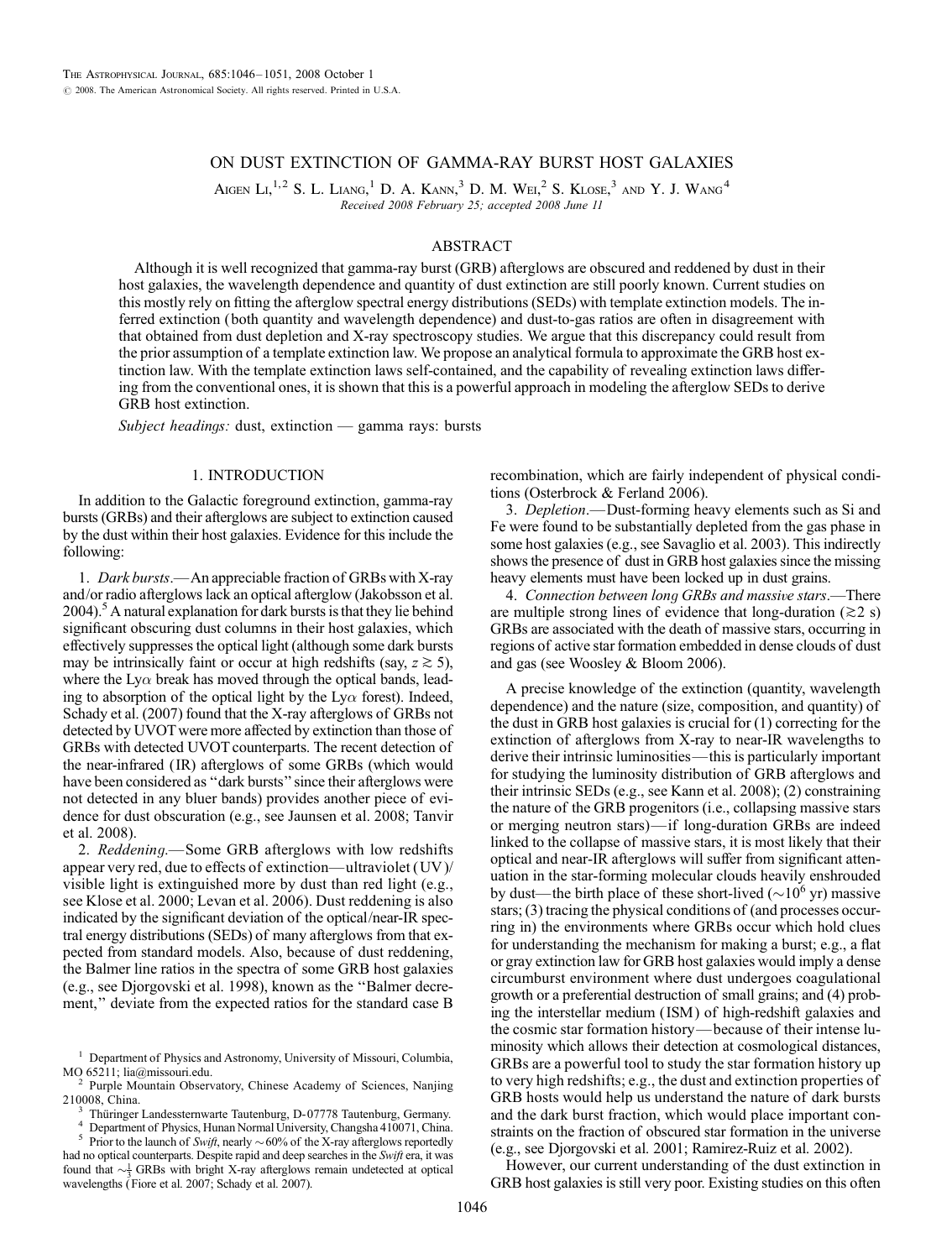draw conclusions in conflict with each other (see  $\S 2$  for details). We argue that this could be caused by the prior adoption of a template extinction law in fitting the observed GRB afterglow spectra to derive dust extinction  $(\S 2)$ . We propose in this work an alternative, robust method based on an analytical formula which can restore the widely adopted template extinction laws  $(\S 3)$ . For illustration, we apply this approach to GRB 000301C and GRB 021004 ( $\S$  4). We demonstrate in  $\S$  5 the uniqueness of the derived extinction laws. The robustness of this approach will be discussed in a separate paper (S. L. Liang & A. Li 2008a, in preparation) in which the afterglow SEDs of >50 GRBs of a wide range of properties are successfully modeled and for which the inferred extinction curves are diverse, with some differing substantially from any of the template extinction curves.

#### 2. CURRENT STATUS

At present, the amount of extinction (usually the rest-frame visual extinction  $A_{V_r}$ ) and the wavelength dependence of the extinction ("extinction curve" or "extinction law";  $A_{\lambda}/A_V$  or  $A_{\nu}/A_V$ if expressed in frequency) are commonly derived by fitting the UV, optical, and near-IR afterglow photometry  $(F_{\nu},$  with the Galactic extinction corrected) with a power-law model ( $\propto \nu^{-\beta}$ ; approximating their intrinsic spectra) reddened by an assumed, template extinction law  $A_{\nu}/A_{V}$ ,

$$
F_{\nu} = F_o(\nu/\text{Hz})^{-\beta} \exp\left[-\frac{A_{V_r}}{1.086} \frac{A_{(1+z)\nu}}{A_{V_r}}\right],\tag{1}
$$

where  $\beta$  is the intrinsic power-law slope of the afterglow,  $F_o$  is a normalization constant (normalized to the overall afterglow flux level),  $A_{(1+z)\nu}$  is the rest-frame extinction, and z is the GRB redshift. The factor of 1.086 in equation (1) arises from the conversion of extinction (in magnitude) to optical depth. As a priori, six template extinction laws have been widely adopted in the literature to derive the dust extinction of GRB hosts: (1) a simple power law,  $A_{\lambda}/A_V \sim \lambda^{-\gamma}$ , or even just a linear function of inverse wavelength,  $A_{\lambda}/A_V \sim \lambda^{-1}$  ("linear" hereafter); (2) the Milky Way (MW) extinction curve (with a prominent bump at  $2175 \text{ Å}$ ) characterized by  $R_V$ , the total-to-selective extinction ratio (the Galactic average value is  $R_V \approx 3.1$ ); (3) the featureless Small Magellanic Cloud (SMC) extinction curve, which steeply rises with inverse wavelength from near-IR to far-UV  $(A_{\lambda}/A_{V} \sim \lambda^{-1.2})$ ; (4) the Large Magellanic Cloud (LMC) curve, being intermediate between that of the MW and the SMC; (5) the featureless ''Calzetti'' attenuation law for the dust in local starburst galaxies (Calzetti et al. 1994); $<sup>6</sup>$ </sup> and (6) the relatively flat ''Maiolino'' extinction law for the dust in the dense circumnuclear region of AGNs (Maiolino et al. 2001), where the dust size distribution is skewed toward large grains (see Fig. 1).

To our knowledge, exceptions to the template extinction approach described here are that of Chen et al. (2006) and Li et al. (2008), both of which were based on the fireball model. The latter approach is limited to bursts of which the X-ray and optical decay indices are the same. In most studies (which assume an extinction template), an SMC-type extinction curve is preferred. This is probably because the  $2175 \text{ Å}$  extinction feature (which is prominent in the MW and LMC curves) is rarely seen in the



FIG. 1.-Extinction laws widely adopted as "templates" in GRB host extinction studies: the SMC law (*top panel, dashed black line*; Pei 1992), the LMC law (*top panel, dashed blue line*; Pei 1992), the linear  $A_{\lambda} \propto \lambda^{-1}$  law (*top panel, dashed* cyan line), the MW Galactic average extinction law ( $R_V = 3.1$ ; bottom panel, dashed black line; Pei 1992), the MW extinction law with  $R_V = 4.5$  for dense clouds (bottom panel, solid red line), the Calzetti starburst attenuation law (bottom panel, dashed blue line), and the Maiolino law for AGN dust tori (bottom panel, dashed cyan line; just like that of the MW with  $R_V = 4.5$ ). Also shown are the "Drude" fits to these "template" extinction laws: SMC (top panel, solid green line), LMC (top panel, solid red line), Linear (top panel, solid magenta line), MW with  $R_V = 3.1$  (bottom panel, solid green line), and Calzetti (bottom panel, solid magenta line).

afterglow spectra of GRBs. So far, its possible detection is only reported in four bursts: GRB 970508 (Stratta et al. 2004), GRB 991216 (Kann et al. 2006; Vreeswijk et al. 2006), GRB 050802 (Schady et al. 2007), and more definitely GRB 070802 (Krühler et al. 2008; Á. Elíasdóttir et al. 2008, in preparation).

However, some studies favor a much flatter or even gray extinction curve (e.g., see Savaglio et al. 2003; Savaglio & Fall 2004; Stratta et al. 2005; Chen et al. 2006; Li et al. 2008; Perley et al. 2008). With an SMC-type curve, the amount of visual extinction  $A_V$  or reddening<sup>7</sup> derived by fitting the afterglow photometry tends to be small since the SMC curve rises so rapidly with  $\lambda^{-1}$  that a small  $A_V$  would imply a large UV extinction. This may explain the finding of "a strong clustering toward low extinction  $(A_V \leq$ 0.2 mag)'' in a detailed study of 19 GRBs by Kann et al. (2006), and later by Kann et al. (2008) for 15 GRBs. In contrast, for a flatter extinction law like those of Calzetti, Maiolino, MW with  $R_V > 4$ , or that derived by Chen et al. (2006), Li et al. (2008), and Perley et al. (2008), a relatively large  $A_V$  is often obtained.

The visual extinction  $A_V$  can also be inferred from the dust depletion method based on the gas-phase heavy-element abundances estimated from the afterglow optical absorption spectroscopy

 $6$  We should note that recent Spitzer observations in the near- and mid-IR argue against GRB hosts being strongly starbursting galaxies ( Le Floc'h et al. 2006), although their morphological and average radio/submillimeter properties suggest that they are likely massive and actively star-forming galaxies (Berger et al. 2003; Conselice et al. 2005).

<sup>&</sup>lt;sup>7</sup> Reddening is usually expressed as  $E(B - V) \equiv A_B - A_V \equiv A_V / R_V$ , where  $A_B$  is the extinction at the B band ( $\lambda_B \approx 4400$  Å). By definition, gray dust (for which the extinction is just weakly dependent on  $\lambda$ ) is characterized by small reddening  $E(B - V)$  and large  $R_V$ . Apparently, for gray dust, a small *reddening* does not necessarily imply a small *extinction* since  $R_V$  can be large.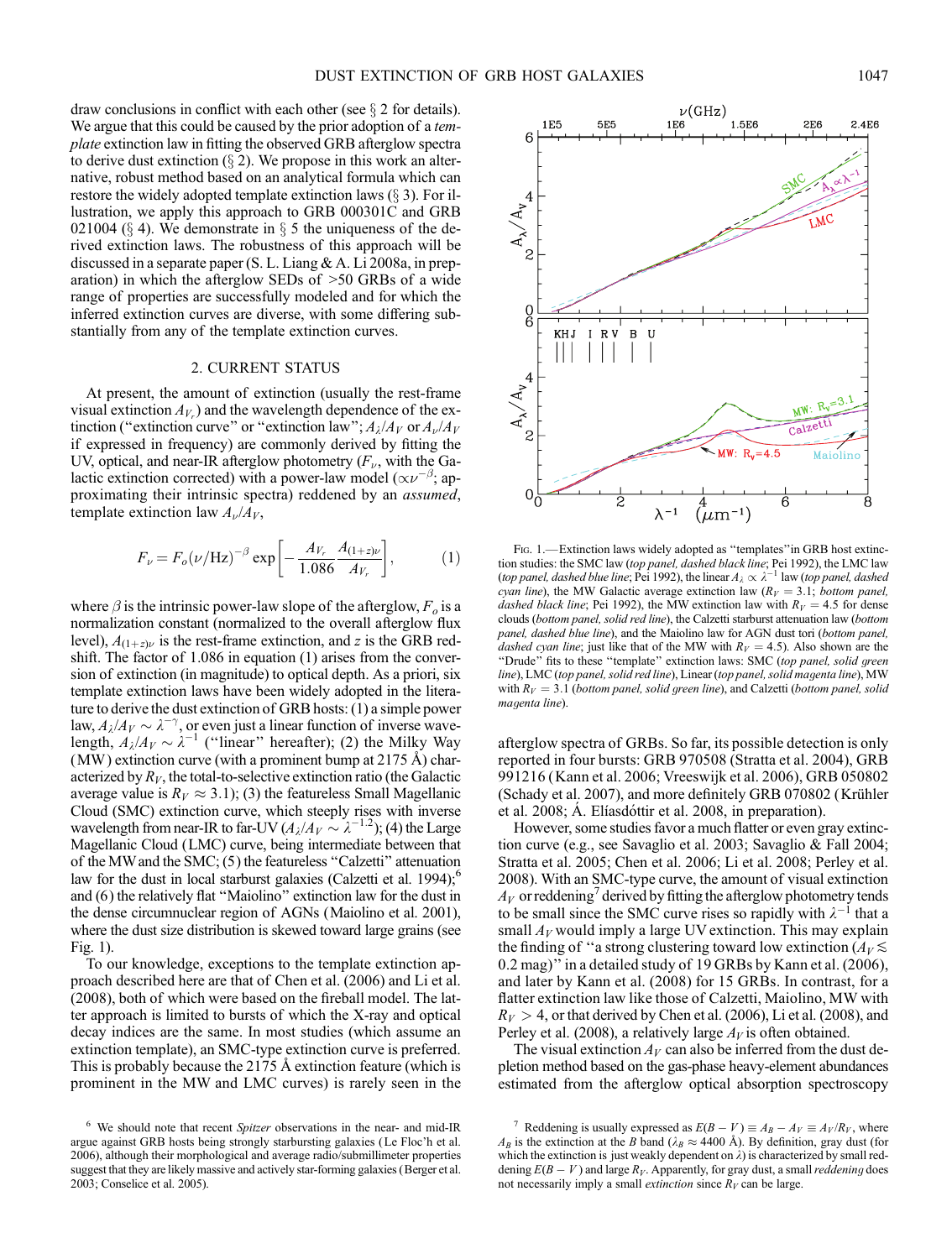TABLE 1 "Drude"' Fits to Known Extinction Curves for  $\lambda = 0.1$ -1  $\mu$ m Widely Adopted as ''Templates'' in Modeling GRB Afterglow SEDs to Derive GRB Host Dust Extinction

| <b>Extinction Curve</b> | c <sub>1</sub> | $\mathcal{C}$ | $c_3$    | $c_4$    | $\chi^2$ /dof |
|-------------------------|----------------|---------------|----------|----------|---------------|
| MW                      | 14.4           | 6.52          | 2.04     | 0.0519   | 1.66          |
|                         | 4.47           | 2.39          | $-0.988$ | 0.0221   | 1.19          |
|                         | 38.7           | 3.83          | 6.34     | 0        | 1.36          |
|                         | 66.2           | 497           | 22.1     | $\theta$ | 1.42          |
| Calzetti                | 449            | 7.56          | 61 2     |          | 1.68          |

(Savaglio et al. 2003; Savaglio & Fall 2004). This analysis assumes both the dust depletion pattern and the visual extinction per unit dust column  $A_V/N_{\text{dust}}$  of GRB hosts to be the same as that of the MW. It is quite possible that GRB hosts may have a different depletion pattern and/or a different  $A_V/N_{\text{dust}}$  conversion factor. The latter could result from a dust composition or size distribution differing from that of the MW.

One can also derive  $A_V$  from the neutral hydrogen column density  $N_H$  derived from Ly $\alpha$  absorption (Hjorth et al. 2003) or the equivalent  $N_H$  obtained from soft X-ray absorption (mostly from oxygen K-shell absorption; Galama & Wijers 2001; Stratta et al. 2004; Watson et al. 2006). There is a puzzling discrepancy between the optical reddening  $E(B - V)$  derived from the afterglow SED fitting and the visual extinction  $A_V$  inferred from the dust depletion analysis or from  $N_H$  measured from the Ly $\alpha$  or X-ray absorption spectra, with the former considerably smaller than the latter.

This discrepancy problem could be alleviated if one invokes a flat or gray extinction law. This is because (1) gray dust ( $\gtrsim$ 1  $\mu$ m) characterized with an extinction curve weakly dependent on  $\lambda$  in the optical/UV could produce a high  $A_V$  but little reddening (see footnote 7), and (2) per unit mass gray dust is not as effective as submicron-sized dust in absorbing and scattering optical light so that the  $A_V/N<sub>dust</sub>$  conversion factor for gray dust is smaller than that of the MW dust (with a typical size of  $\sim 0.1 \mu m$ ; see Li 2008).

The latter would imply that the methods based on dust depletion (see above) and Ly $\alpha$ /X-ray absorption may overestimate  $A_V$ if the dust size distribution of GRB host galaxies is indeed biased

toward large grains, as a result of dust coagulational growth in the dense circumburst environments or preferential destruction of small dust by GRB emission (e.g., see Waxman & Draine 2000; Fruchter et al. 2001; Perna et al. 2003).

However, we should stress that the gray extinction hypothesis should not be considered as the only solution to the discrepancy problem (after all, SMC-type or even steeper extinction laws were derived for the hosts of some GRBs; see S. L. Liang & A. Li 2008a, in preparation). Indeed, the mismatch between the X-rayderived  $A_V$  and that derived from the optical SED modeling could be attributed to physically separate X-ray and optical emission regions (e.g., see Prochaska et al. 2006; Watson et al. 2007). Prochaska et al. (2006) argued that for GRB 051111, the X-ray opacity comes from dust-free gas that is very local to the GRB ( $\sim$ 1 pc), while they placed a lower limit of  $>$ 50 pc on the host galaxy absorption systems from the GRB. It has also been argued that  $A_V$  is probably probing the dust outside of the dense molecular cloud around the GRB, since all dust within the cloud is likely to have been obliterated by the burst (e.g., see Perna & Lazzati 2002; Prochaska et al. 2007). Moreover, if the dust depletion pattern of GRB hosts is different from that of the Milky Way, the discrepancy between the depletion-derived  $A_V$  and that from the optical SED modeling could be alleviated.

### 3. OUR APPROACH

In view of the shortcomings of the prior assumption of a template extinction law (see  $\S 2$ ) and guided by Pei (1992), we propose a simple formula containing four dimensionless parameters  $(c_1, c_2, c_3, \text{ and } c_4)$  for the wavelength dependence of the extinction for the dust in GRB host galaxies, instead of adopting any known extinction laws (see  $\S 2$ ) as a template:

$$
A_{\lambda}/A_{V} = \frac{c_{1}}{(\lambda/0.08)^{c_{2}} + (0.08/\lambda)^{c_{2}} + c_{3}} + \frac{233[1 - c_{1}/(6.88^{c_{2}} + 0.145^{c_{2}} + c_{3}) - c_{4}/4.60]}{(\lambda/0.046)^{2} + (0.046/\lambda)^{2} + 90} + \frac{c_{4}}{(\lambda/0.2175)^{2} + (0.2175/\lambda)^{2} - 1.95},
$$
(2)

TABLE 2

| <b>Extinction Type</b> | $c_1$    | $c_2$    | $c_3$                   | $c_4$       | $A_V$<br>(mag) | $\beta$      | $F_{o}$<br>$(\mu Jy)$ | $\chi^2/N_{\text{data}}$ | $\chi^2/N_{\rm dof}$ |
|------------------------|----------|----------|-------------------------|-------------|----------------|--------------|-----------------------|--------------------------|----------------------|
|                        |          |          |                         | GRB 000301C |                |              |                       |                          |                      |
| Drude                  | 0.025    | 0.048    | $-2.00$                 | $\theta$    | 0.32           | 0.61         | 3.99E10               | 0.33                     | 1.98                 |
|                        | $\cdots$ | $\cdots$ | $\cdots$                | .           | 0              | 0.85         | 1.04E14               | 1.32                     | 2.64                 |
| SMC                    | $\cdots$ | .        | $\cdots$                | .           | 0.11           | 0.62         | 4.68E10               | 0.64                     | 1.28                 |
| LMC                    | .        | $\cdots$ | $\cdots$                | .           | 0              | 0.85         | 1.04E14               | 1.32                     | 2.64                 |
|                        | .        | .        | $\cdots$                | .           | 0.20           | 0.51         | 1.23E9                | 0.47                     | 0.94                 |
| Calzetti               | $\cdots$ | $\cdots$ | $\cdot$ $\cdot$ $\cdot$ | $\cdots$    | $\mathbf{0}$   | 0.85         | 1.04E14               | 1.32                     | 2.64                 |
|                        |          |          |                         | GRB 021004  |                |              |                       |                          |                      |
|                        | 0.015    | 0.15     | $-2.00$                 | $\theta$ .  | 0.13           | 0.78         | 6.13E12               | 0.47                     | 1.64                 |
| MW                     | $\cdots$ | $\cdots$ | $\cdots$                | .           | 0              | 1.06         | 8.23E16               | 1.53                     | 2.68                 |
| SMC                    | $\cdots$ | $\cdots$ | $\cdots$                | .           | 0.15           | 0.67         | 1.58E11               | 0.36                     | 0.53                 |
| LMC                    | .        | .        | $\cdots$                | .           | $\Omega$       | 1.06         | 8.23E16               | 1.53                     | 2.68                 |
|                        | .        | .        | $\cdots$                | .           | 0.26           | 0.54         | 2.05E9                | 0.76                     | 1.33                 |
| Calzetti               | .        | .        | $\cdots$                | .           | 0.95           | $\mathbf{0}$ | 46.7                  | 0.80                     | 1.40                 |

RESULTS OF FITTING TO THE AFTERGLOW SEDS OF GRB 000301C AND GRB 021004 WITH THE DRUDE APPROACH (SEE §§ 3 AND 4) OR VARIOUS Template Extinction Laws; Note that the Drude Approach has More Free Parameters than the Other Approaches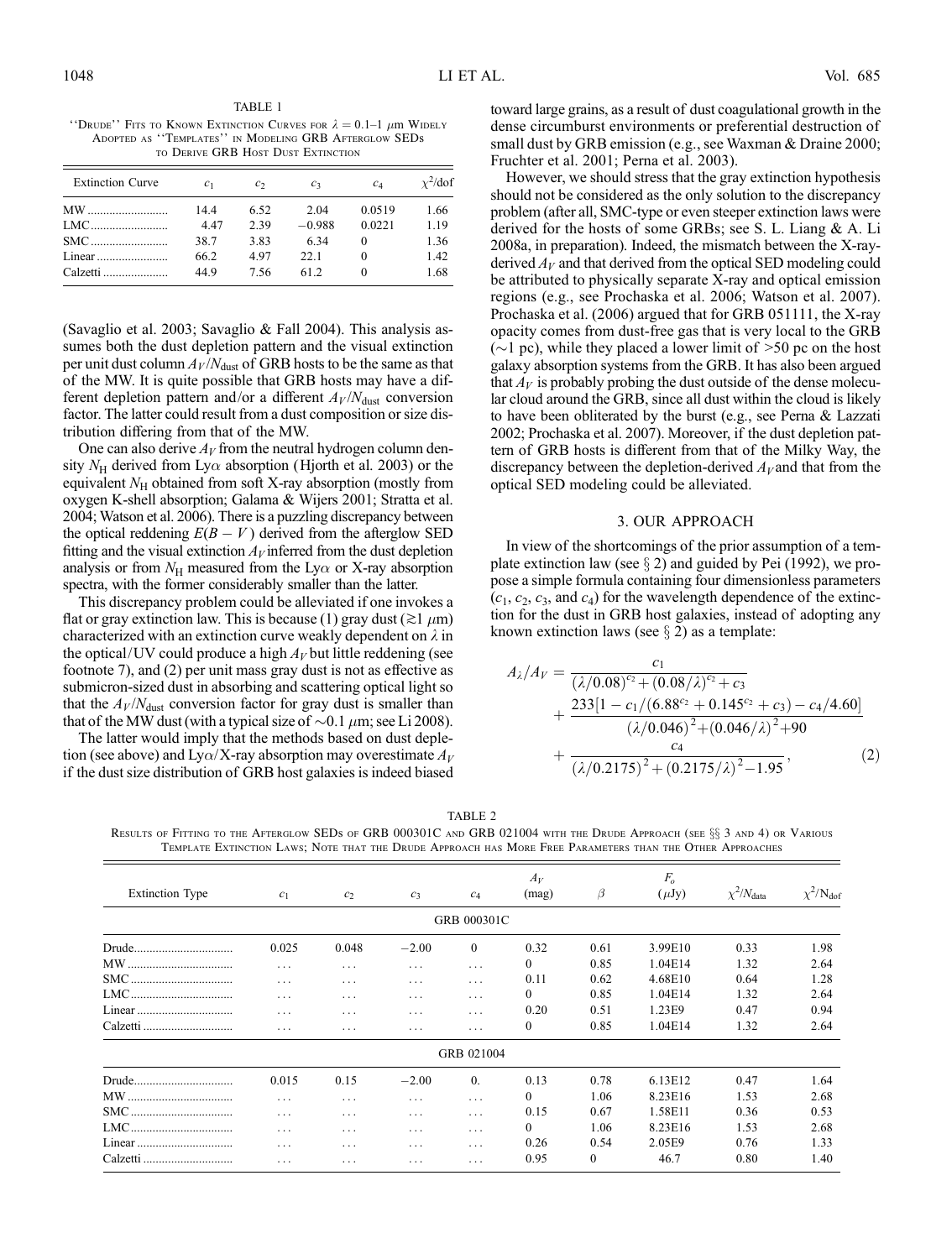

FIG. 2.—Top panel: Fitting the SED of the afterglow of GRB 000301C (filled black circles) with the SMC (*green line*) and LMC or MW (*blue line*) template extinction laws and the ''Drude'' approach (red; see eq. [2] for the host extinction curve. No extinction is allowed in the MWand LMC models (i.e., the best fit with a MW- or LMC-type extinction is given by  $A_V \approx 0$ ): a small amount of  $A_V$  would lead to large deviations from the afterglow SED since the 2175 Å bump prominent in the MW and LMC laws is absent in the afterglow SED. Bottom panel: Comparison of the SMC (green line), LMC (blue line), MW ( $R_V = 3.1$ ; black) extinction laws with that derived from the Drude approach (red).

where  $\lambda$  is in  $\mu$ m.<sup>8</sup> While the first term in the right-hand side of equation (2) represents the far-UVextinction rise, the second term and the third term, respectively, account for the near-IR/visible extinction and the  $2175$  Å extinction bump. We call this the ''Drude'' approach since equation (2) looks like a sum of Drude functions. As shown in Figure 1, this formula, with the free parameters  $c_i$  (  $j = 1, \ldots, 4$ ) adjusted using the Levenberg-Marquardt minimization algorithm (Press et al. 1992; see Table 1), can reproduce the extinction curves widely adopted as template extinction laws in GRB afterglow SED modeling, clearly demonstrating the advantages of the proposed formula over any template extinction laws with a fixed wavelength dependence shape: with the widely adopted conventional extinction laws self-contained in equation (2) and the capability of revealing extinction laws differing from the conventional ones, the proposed formula is more flexible and more powerful in modeling the afterglow SEDs. Indeed, as shown in S. L. Liang & A. Li (2008a, 2008b, in preparation), dust reddening models based on this formula nicely reproduce the observed afterglow SEDs of distant GRBs at  $z > 4$  (including GRB 050904 at  $z \approx 6.3$ ) and that of the "troublesome" GRB



Fig. 3.—Same as Fig. 2, but for GRB 021004.



FIG. 4.—Top panel: Drude fits to the observer-frame UBVRIJHK "photometry data" artificially generated by reddening the intrinsic afterglow spectrum  $F_{\nu} \propto \nu^{-1}$ β of a burst at  $z \approx 2$  (black line with red crosses superimposed for the observer-frame UBVRIJHK bands) with the SMC ("data," cyan squares; Drude fit, green line), Calzetti ("data," blue triangles; Drude fit, magenta line), and MW ("data," black circles; Drude fit, red line) extinction laws (with  $A_V = 0.5$  mag for each). Bottom panel: Comparison of the SMC, Calzetti and MW extinction curves (solid lines) with that inferred from the Drude approach (dashed lines).

<sup>8</sup> Reichart (2001) proposed a seven-parameter formula for the dust extinction curve  $A_{\lambda}/A_V$  of GRB hosts based on the expressions of Cardelli et al. (1989; "CCM"; for  $\lambda > 0.3 \ \mu$ m) and of Fitzpatrick & Massa (1990; "FM"; for 0.1  $\ \mu$ m <  $\lambda$  < 0.3  $\mu$ m). The problem with the Reichart (2001) formula (see his eqs. [61] and [66]) is that the CCM expression is only valid for the Galactic extinction curves; it is not suitable for the SMC or LMC extinction (Gordon et al. 2003). Therefore, if a GRB host happens to have a SMC- or LMC-type extinction law, models based on the Reichart (2001) formula will not be able to restore the true extinction.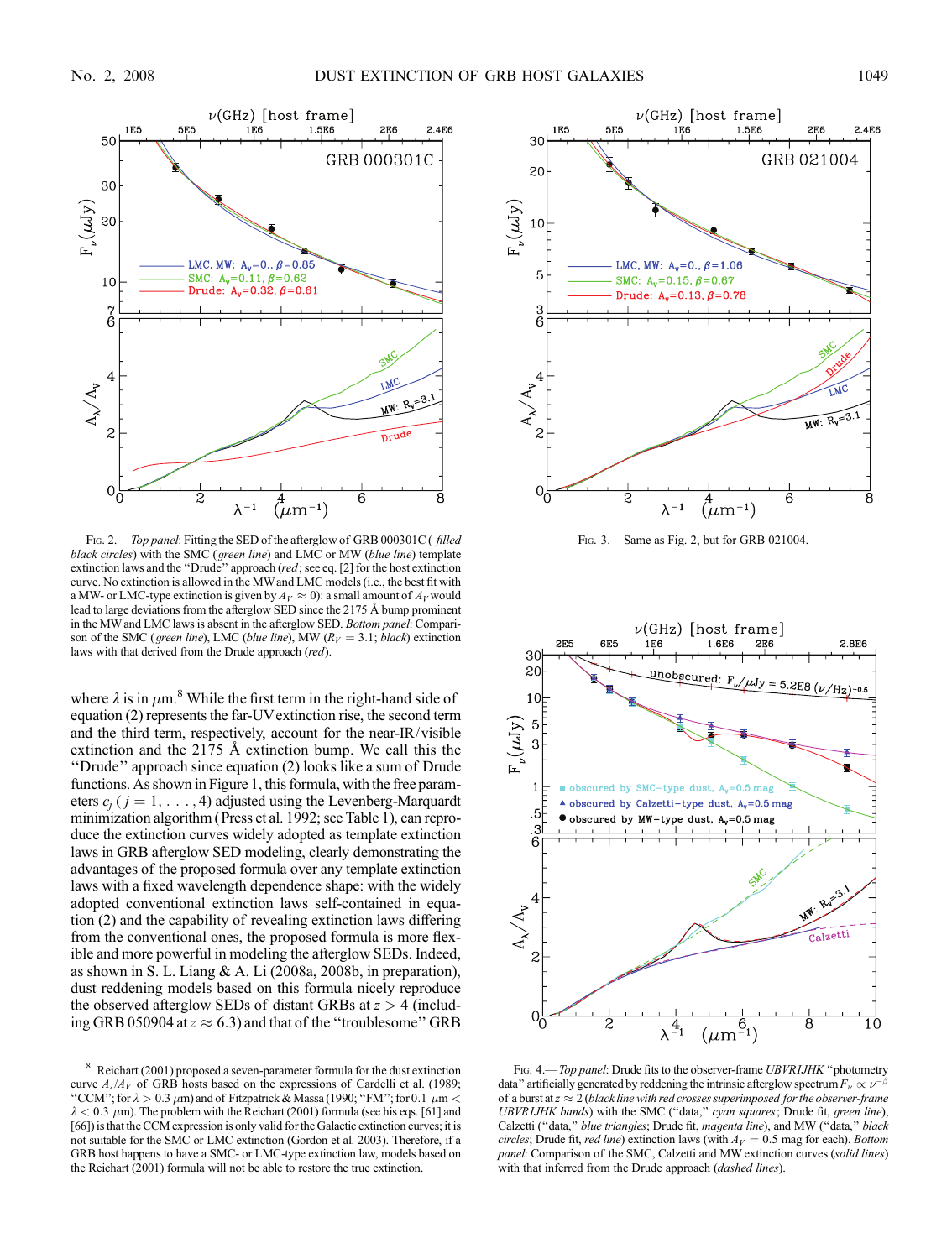| WITH $A_V = 0.5$ mag EXTINCTION OF MW, SMC, AND CALZETTI-TYPE (SEE FIG. 4) |                |                   |                |        |                |       |            |                          |                      |
|----------------------------------------------------------------------------|----------------|-------------------|----------------|--------|----------------|-------|------------|--------------------------|----------------------|
| Reddening Type                                                             | c <sub>1</sub> | $\mathcal{C}_{2}$ | c <sub>3</sub> | $c_4$  | $A_V$<br>(mag) |       | $(\mu Jv)$ | $\chi^2/N_{\text{data}}$ | $\chi^2/N_{\rm dof}$ |
| MW                                                                         | 14.3           | 6.49              | 2.02           | 0.0514 | 0.501          | 0.499 | 5.24E8     | 3.26E-4                  | 4.35E-4              |
| SMC                                                                        | 39.4           | 3.89              | 6.31           | 0.     | 0.500          | 0.501 | 5.26E8     | $1.32E-3$                | 1.76E-3              |
| Calzetti                                                                   | 45.2           | 7.51              | 61.7           | 0.     | 0.497          | 0.502 | 5.17E8     | 7.98E-4                  | 1.06E-3              |

TABLE 3 Results of Drude Fitting to the Artificial SED Generated by Reddening the Power-Law Afterglow  $F_\nu(\mu {\rm Jy}) = 5.2 \times 10^8 (\nu/{\rm Hz})^{-0.5}$ 

061126 (Perley et al. 2008) without resorting to an exotic extinction law.

## 4. GRB 000301C AND GRB 021004: TEST CASES

We apply the above-described technique  $(\S 3)$  to the optical afterglows of GRB 000301C at  $z \approx 2.04$  (Jensen et al. 2001) and GRB 021004 at  $z \approx 2.33$  (Fynbo et al. 2005). They are selected mainly because they are among the best-observed in terms of sampling in the time domain and multiwavelength coverage. We fit their broadband SEDs using equations (1) and (2) with  $\beta$ ,  $A_V$ ,  $c_1, c_2$ , and  $c_3$  allowed to vary as free parameters  $[F_0]$  is not really a free parameter; for a given set of  $(\beta, A_V, c_1, c_2, c_3)$ ,  $F_o$  is uniquely determined by the overall flux level. Therefore, in the SED modeling we fit five free parameters to the six (seven) data points of GRB 000301C (GRB 021004)].<sup>9</sup> We derive the best-fit parameters based on the Levenberg-Marquardt minimization algorithm (see Table 2). As shown in Figure 2 for GRB 000301C and in Figure 3 for GRB 021004, almost perfect fits to the observed SEDs are achieved through this approach. The inferred extinction curves differ substantially from any of the template extinction laws.

#### 5. DISCUSSION

We have also fitted the afterglow SEDs of GRB 000301C and GRB 021004 in terms of the MW, SMC, LMC, Calzetti, and "linear" template extinction curves (see Table 2 and Figs. 2 and 3). Since for a given template extinction law the wavelength dependence of the extinction  $A_\lambda / A_V$  is fixed, we are now left with only three parameters:  $F_o$ ,  $\beta$ , and  $A_V$ .

The models based on the MW and LMC extinction laws could not fit the observed SEDs at all. This is because the 2175 Å extinction feature which is prominent in the MW and LMC curves is absent in the SEDs of GRB 000301C and GRB 021004. In contrast, the SMC and ''linear'' models closely fit the afterglow SEDs of these two bursts, better than the Drude model proposed here as measured by  $\chi^2/N_{\text{dof}}$  (see Table 2).

While the Drude model has three more parameters than the SMC and ''linear'' models, the quality of the fitting of the Drude model is even not as good as that of the SMC or ''linear'' model. Then, why do not we simply adopt the SMC or ''linear'' model?

First of all, we should note that there are no physical reasons for a prior assumption of a known extinction law, either that of the SMC, LMC, ''linear'' or MW: the composition and size distribution (and therefore the extinction law) of the dust in the dense circumburst clouds of GRB hosts with a wide range of metallicities and evolutionary stages are not expected to resemble that of the MW, LMC, or SMC (e.g., see Dwek 2005). In the literature, a

SMC-type extinction is often assumed for low-metallicity environments. However, there is no physical basis for this (except the lack of grain growth in these regions because of the lack of raw dust materials—the SMC dust, on average, is substantially smaller than that of the Milky Way; see Weingartner & Draine 2001). Moreover, it is known that the GRB hosts have a wide range of metallicities. Indeed, the reasons why the MW, LMC, and SMC laws are often used for GRB afterglow SED modeling are mainly (1) that little is known about the extinction laws of other galaxies, and (2) the Pei (1992) formula for the MW, LMC, and SMC extinction laws is numerically convenient for computer implementation.

Second, although the SMC-type extinction is preferred in most of the present afterglow SED modeling studies, only the Drude approach is capable of reproducing the SEDs of those reddened by gray extinction or by nonconventional extinction. Indeed, it was shown that the afterglow SED of GRB 050904 at a redshift of  $z \approx 6.3$  cannot be explained by dust reddening with any of the conventional (MW, SMC, Calzetti) extinction curves; instead, it can be well reproduced by invoking the extinction curve inferred for a distant quasar at  $z = 6.2$  (Maiolino et al. 2004), suggesting that the properties of dust may evolve beyond  $z = 6$  (Stratta et al. 2007).

Third, the Drude model would at least complement the models using template extinction curves, particularly for those bursts for which the Drude model gives a larger  $\chi^2/N_{\text{dof}}$  (but still fits the observed SEDs well). Given that the derived extinction  $A_V$  and the intrinsic spectral slope  $\beta$  differ appreciably among different approaches (see Table 2), the SMC model (and other models) should be used along side with the Drude model to gain insight into the ''true'' extinction and the ''true'' spectral slope.

We finally demonstrate the uniqueness of the extinction curve inferred from the Drude approach. To this end, we generate three sets of afterglow ''photometry data'' by reddening the intrinsic afterglow spectrum  $F_{\nu}(\mu Jy) = 5.2 \times 10^8 (\nu / Hz)^{-0.5}$  of a burst at  $z \approx 2$ , respectively, with three template extinction laws: MW, SMC, and Calzetti, each with  $A_V = 0.5$  mag. We then apply the Drude approach to these three sets of artificially created GRB afterglow data. As shown in Figure 4, we uniquely restore the MW, SMC, and Calzetti extinction laws: the inferred extinction curves are almost identical to that used to redden the intrinsic spectrum (the derived parameters [see Table 3] are essentially the same as those tabulated in Table 1).

We thank the anonymous referee and J. X. Prochaska for very helpful comments. A. L. and S. L. are supported in part by a NASA/ Swift Theory Program, a NASA/Chandra Theory Program, and the NSFC Outstanding Oversea Young Scholarship. D. M. W. is supported by the NSFC grants 10621303 and 10673034, and the National Basic Research Program of China (973 Program 2007CB815404). D.A.K. and S. K. acknowledge financial support by DFG grant Kl 766/13-2.

<sup>&</sup>lt;sup>9</sup> We set  $c_4 = 0$  based on a visual inspection of the observed SEDs which clearly suggest the absence of a 2175 Å feature (see Figs. 2 and 3). With  $c_4$  treated as a free, positive parameter, even the best fits (given by  $c_4 \approx 0.0034$  and 0.0018 for GRB 000301C and GRB 021004, respectively; for comparison,  $c_4 \approx 0.051$ and 0.039 for MW and LMC, respectively) are not as good as that provided by models with  $c_4 = 0$ . We place an upper limit of  $c_4 \approx 0.015$  (0.0073) for GRB 000301C (GRB 021004).